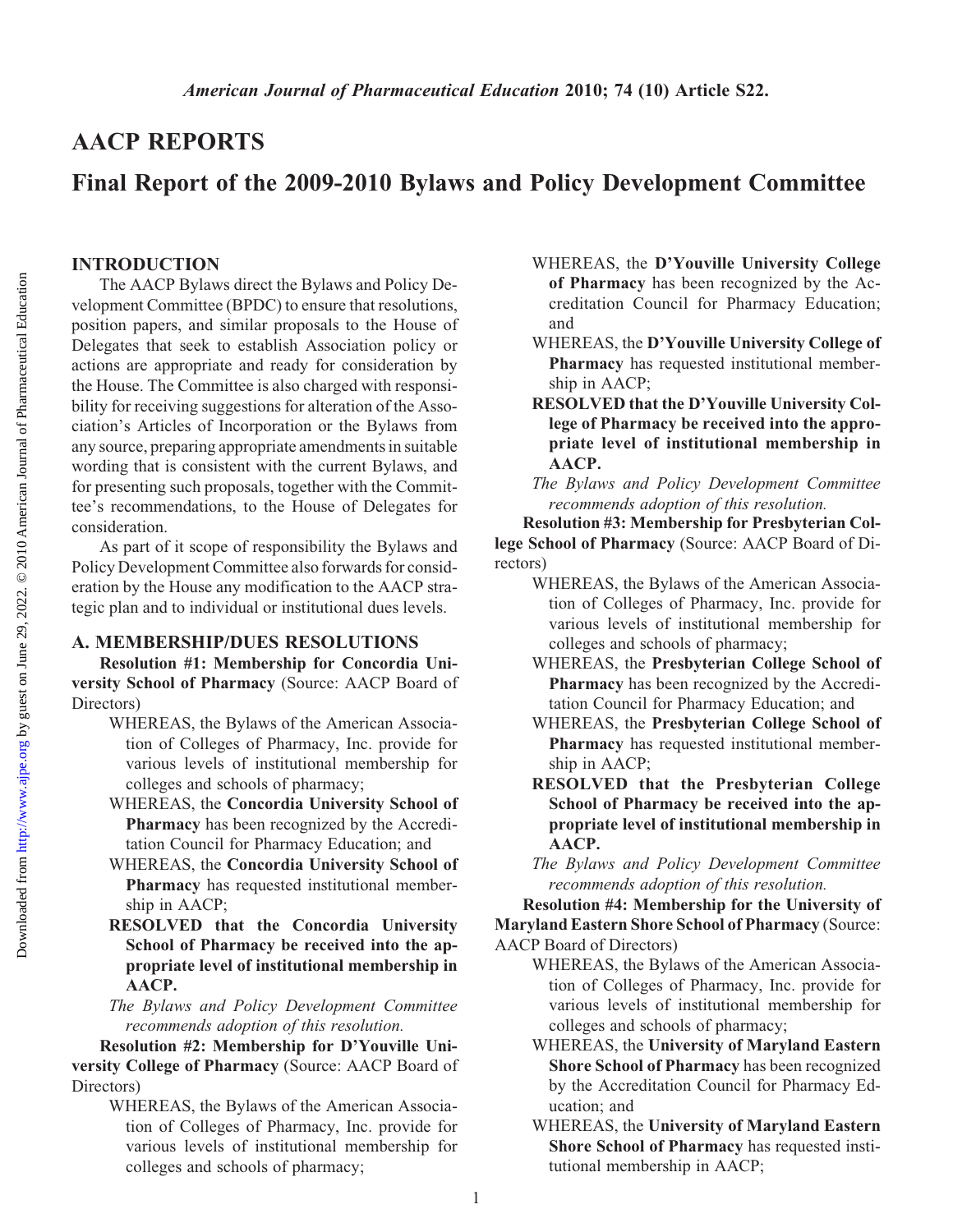American Journal of Pharmaceutical Education 2010; 74 (10) Article S22.

- RESOLVED that the University of Maryland Eastern Shore School of Pharmacy be received into the appropriate level of institutional membership in AACP.
- The Bylaws and Policy Development Committee recommends adoption of this resolution.

Resolution #5: Membership for the Philadelphia College of Osteopathic Medicine School of Pharmacy - Georgia Campus (Source: AACP Board of Directors)

- WHEREAS, the Bylaws of the American Association of Colleges of Pharmacy, Inc. provide for various levels of institutional membership for colleges and schools of pharmacy;
- WHEREAS, the Philadelphia College of Osteopathic Medicine School of Pharmacy - Georgia Campus has been recognized by the Accreditation Council for Pharmacy Education; and
- WHEREAS, the Philadelphia College of Osteopathic Medicine School of Pharmacy - Georgia Campus has requested institutional membership in AACP;
- RESOLVED that the Philadelphia College of Osteopathic Medicine School of Pharmacy - Georgia Campus be received into the appropriate level of institutional membership in AACP.
- The Bylaws and Policy Development Committee recommends adoption of this resolution.

Resolution #6: Institutional Membership Dues (Source: AACP Board of Directors as amended by BPDC)

- RESOLVED that the institutional member dues for Associate and Regular Institutional Members be increased from the current level of \$21,000 to \$24,000 in Fiscal Year 2012 (July 2011) and that dues for individual members be reduced to \$0 effective with implementation of the Institutional dues increase.
	- The Bylaws and Policy Development Committee recommends adoption of this resolution.

Resolution #7: Institutional Membership Dues (Source: AACP Board of Directors as amended by BPDC)

- RESOLVED that the institutional member dues for Associate and Regular Institutional Members be increased \$3,000 in Fiscal Year 2013 (July 2012).
	- The Bylaws and Policy Development Committee recommends adoption of this resolution.

Resolution #8: Institutional Membership Dues (Source: AACP Board of Directors as amended by BPDC)

RESOLVED that the institutional member dues for Associate and Regular Institutional Members be indexed 3% annually beginning in Fiscal Year 2014.

The Bylaws and Policy Development Committee recommends adoption of this resolution.

### B. POLICY RESOLUTIONS

Policy Resolution #1 (Source: 2008-09 Advocacy Committee, revised at the request of the 2008-09 Bylaws Policy Development Committee, amended 2010 BPDC)

AACP will assist colleges and schools of pharmacy to integrate the concepts of the Food and Drug Administration's Science of Safety into their teaching, research, and service.

The Bylaws and Policy Development Committee recommends adoption of this resolution.

Policy Resolution #2 (Source: 2009-10 Argus Commission as revision to policy proposed by the Professional Affairs Committee, 1994)

- AACP supports the teaching and clinical application of core competencies in primary care health services delivery which are community-based and fully interprofessional.
- The Bylaws and Policy Development Committee recommends adoption of this resolution.

Policy Resolution #3 (Source: 2009-10 Argus Commission as revision to policy proposed by the Professional Affairs Committee, 1994; amended 2010 BPDC)

- AACP encourages pharmacy faculty to use their experience to examine and document the effectiveness of pharmacist-provided medication therapy management services as an essential element of primary care.
- The Bylaws and Policy Development Committee recommends adoption of this resolution.

Policy Resolution #4 (Source: 2009-10 Argus Commission as revision to policy proposed by the Professional Affairs Committee, 1994, amended 2010 BPDC)

AACP supports the position that pharmacist-provided medication therapy management core elements are an essential and integral component of primary care.

The Bylaws and Policy Development Committee recommends adoption of this resolution.

Policy Resolution #5 (Source: 2009-10 Board of Directors, Special Committee on Substance Abuse, amended 2010 BPDC)

AACP advocates the inclusion of addiction, substance abuse and recovery in the ACPE Accreditation Standards, the NAPLEX competencies and examination, and the practice standards of professional organizations.